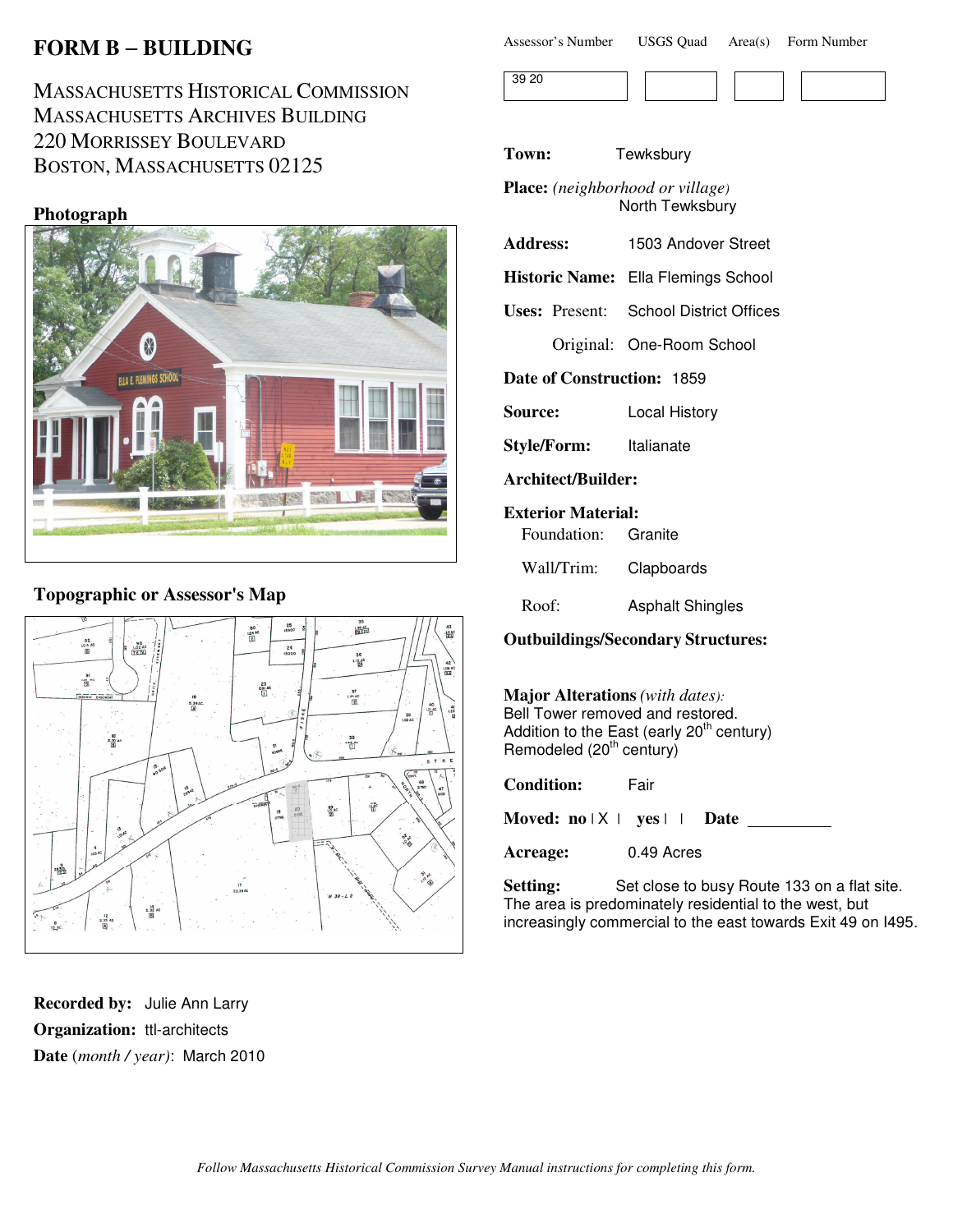## **INVENTORY FORM B CONTINUATION SHEET** TEWKSBURY 1503 ANDOVER STREET

MASSACHUSETTS HISTORICAL COMMISSION Area(s) Form No.

220 MORRISSEY BOULEVARD, BOSTON, MASSACHUSETTS 02125

Recommended for listing in the National Register of Historic Places. *If checked, you must attach a completed National Register Criteria Statement form.*

*Use as much space as necessary to complete the following entries, allowing text to flow onto additional continuation sheets.* 

### **ARCHITECTURAL DESCRIPTION:**

*Describe architectural features. Evaluate the characteristics of this building in terms of other buildings within the community.*

The school building opposite Fiske Street at **1503 Andover Street** is Italianate is style, although it has been altered by subsequent additions. Character defining features include the cupola, paired arched windows, the wide corner boards, and the round central window, and the band of large rectangular 6/6 windows on the west side of the house. The original portion of the gable front school rests on a granite foundation. The walls are clad in wood clapboards. The roof forms are sheathed in asphalt shingles. The eastern entrance on the north facade was originally mirrored with an entrance on the west that was removed and replaced by a 2/2 sash window. The remaining entrance is protected by a pediment portico supported by two round columns and two round pilasters. Additions on the east side of the school are one story in height, and topped by a hip roof. Another addition at the rear has a flat roof sheathed in membrane roofing material. On the east and west side of the rear addition are secondary entrance porticos similar to the main portico on the north façade.

#### **HISTORICAL NARRATIVE**

*Discuss the history of the building. Explain its associations with local (or state) history. Include uses of the building, and the role(s) the owners/occupants played within the community.*

The school at 1503 served District No 3, or North Tewksbury area. The small school was built in 1859 to replace an older school near the eastern corner of Andover and North Streets. The old school was sold for \$31.50. The new school was originally constructed with separate entrances on the east and west of the north façade for boys and girls in the Italianate Style. There were also separate playgrounds for boys and girls at the rear of the building.

The district school was closed in 1949 but reopened due to overcrowding from Tewksbury's rapidly growing population in 1950s. In 1964 41 students attended the Ella Flemings School. In 1970 the Dewing School was built next door to serve the areas elementary school children. The small Flemings School has been used as office space and for pre-kindergarten classes.

The school was named for Miss Ella E Flemings, born 1863 to James and Caroline C [Holt] Flemings. Miss Flemings attended school in Tewksbury and Lowell (1880s). She served as the school teacher at the District No. 3 School c1900-1912 and as the principal of the Foster School (TEW.XXX) in Tewksbury's central village 1912-1919. In 1900 she lived with her mother in North Tewksbury, while in 1910 she resided with her sister, Clara, the wife of George W.Trull in a house opposite the schoolhouse at 1512 Andover Street (TEW.36).

#### **BIBLIOGRAPHY and/or REFERENCES**

U.S. Census Records. 1790-1930. Directories. 1896-97, 1898-99, 1900-01, 1911-12, 1913-14, 1915-16, 1919, 1927, 1930-31, 1932-33, 1937-38 , 1940-41, 1942-1943, 1949 [Ancestry], 1953, 1955, 1961, and 1967. Map of the Town of Tewksbury 1852.Henry F Walling. Boston, MA. 1865 Map of Tewkesbury with inset. Atlas of Middlesex County 1875. FW Beers. Altas of Middlesex County 1889. Geo H Walker & Co. Patton, Harold J. Ask Now of the Days that are Past. Higginson Book Co. 1964. Pride, Edward W. Tewksbury: A Short History. 1888. . Ye Towne Book. Town of Tewksbury. 1934.